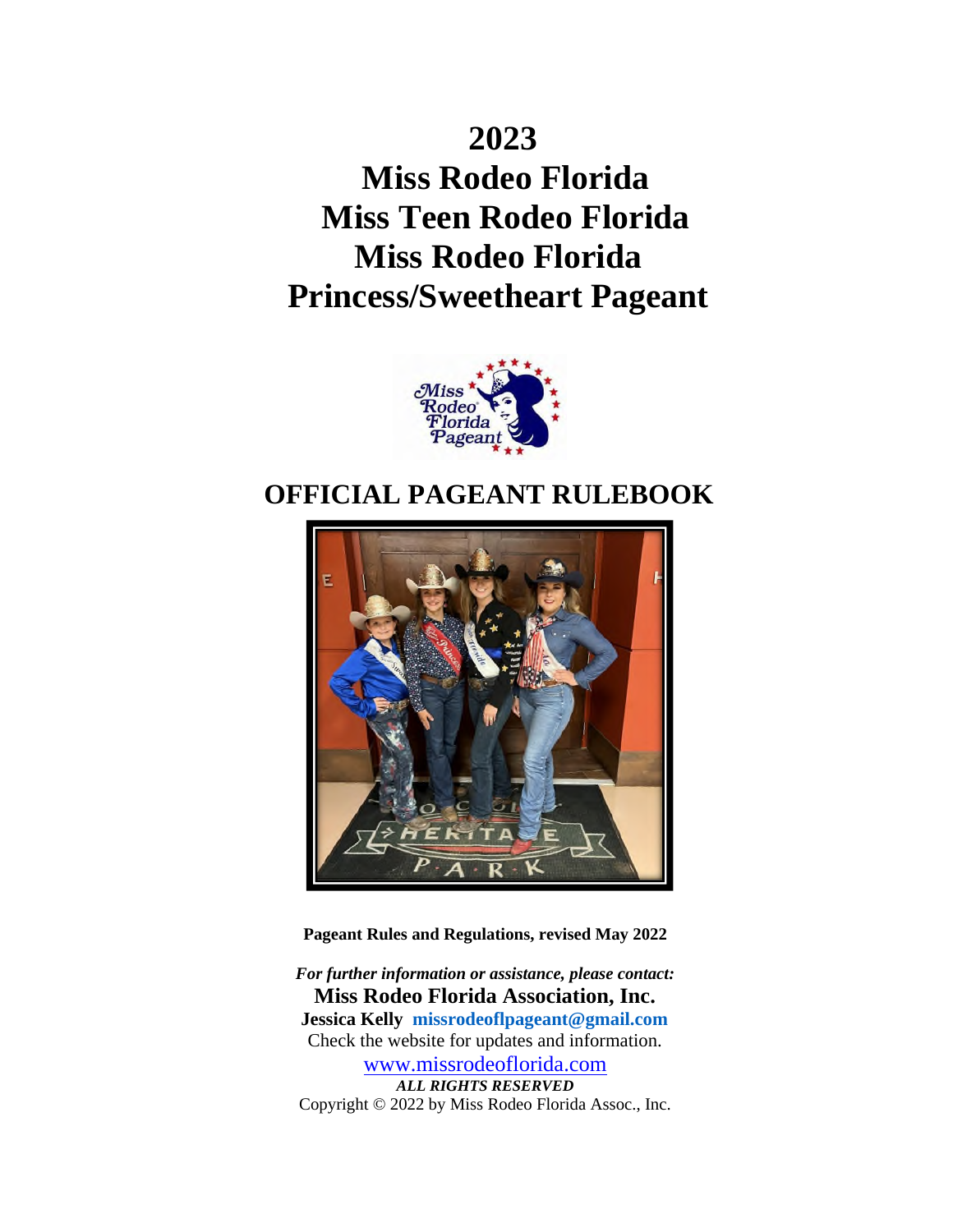#### **Who is Miss Rodeo Florida/Miss Teen Rodeo Florida?**

Miss Rodeo Florida/Miss Teen Rodeo Florida symbolizes the youth of our State who wish to further promote the sport of professional rodeo and western way of life. She is the ideal, western type American girl, and is the person who will represent professional rodeo as she travels our state and country.

#### **What does it mean to be Miss Rodeo Florida/Miss Teen Rodeo Florida?**

While spreading good will for her community, her state, and her country, Miss Rodeo Florida/Miss Teen Rodeo Florida is garnering the richest experience of her life and laying a solid foundation for her future. She may receive a scholarship to help further her education along with gifts, donations, and accessories.

#### **The value of Miss Rodeo Florida/Miss Teen Rodeo Florida to her home state is limitless.**

During her reign, she is the state's Official Representative of the Professional Rodeo Cowboys Association, and should constantly be aware of those values of public relations between the general public and those actively involved in pro rodeo. It is her responsibility to improve the image of rodeo to all with whom she comes in contact. The experience gained as she travels across her state, and perhaps other parts of the country, can be one, which will enrich her life in countless ways.

#### **About Miss Rodeo Florida Princess/Miss Rodeo Florida Sweetheart?**

The Miss Rodeo Florida Princess/Sweetheart titles are designed as a stepping stone in a young lady's life to prepare her for future rodeo queen titles and responsibilities. The best way to learn is by hands-on experience shadowing the senior Miss and Teen and will follow the same guidelines and rules as the Miss Rodeo Florida/Miss Teen Rodeo Florida Contestants.

#### **What type of young lady does the Miss Rodeo Florida/Miss Teen Rodeo Florida Pageant attract?**

- $\triangleright$  The young lady who wishes to be a leader in her community, and further promote the western way of life on a local, state, and national basis.
- $\triangleright$  The young lady who loves horses and everything they represent, and who wants to show the rest of the world what can be accomplished while surrounded by this environment.
- ⮚ The young lady who wants to act as an official representative of professional rodeo, portraying good sportsmanship and high moral and ethical character, and reflecting careful and humane treatment of animals. She should understand the sport of rodeo in its entirety, enough to be able to explain and "sell" rodeo to anyone with whom she may come in contact, and be able to speak intelligently, with dignity and sincere interest in rodeo. She should realize that the Miss Rodeo Florida/Miss Teen Rodeo Florida Pageant is not a beauty pageant. However, she should act, speak, and dress according to the prestige the title deserves.
- > The ambitious young lady who is interested in furthering her chosen career.

#### **How can a young woman become royalty for the Miss Rodeo Florida Pageant?**

To compete in the Miss Rodeo Florida Pageant, one must meet all requirements set forth in the official pageant rule book for the Miss Rodeo Florida Pageant and the Miss Rodeo America Pageant.

#### **CONTESTANT ELIGIBILITY:** Each contestant in the Miss Rodeo Florida Pageant shall on the date of competition:

- A. **NEW - MRF contestant** (21-26) is to be a natural born female that has obtained the age of 21 years by November 1, 2023 and shall not have obtained the age of  $27$  years by December 31st of the MRA Pageant year (2023), the same to be evidenced by her birth certificate presented before competition.
- B. **MTRF contestant** (16-19) is to be a natural born female that has obtained the age of 16 years and shall not have obtained the age of 19 years by December 31st of the pageant year, the same to be evidenced by her birth certificate presented before competition.
- C. **MRF Princess contestant** (12-15) is to be a natural born female that has obtained the age of 12 years and shall not have obtained the age of 15 years by December 31<sup>st</sup> of the pageant year, the same to be evidenced by her birth certificate presented before competition.
- D. **MRF Sweetheart contestant** (7-11) is to be a natural born female that has obtained the age of 7 years and shall not have obtained the age of 11 years by December  $31<sup>st</sup>$  of the pageant year, the same to be evidenced by her birth certificate presented before competition.
- E. If the contestant is not presently enrolled in school, she must be a high school graduate or hold a GED.
- F. Must not have previously been, or presently been married and/or pregnant.
- G. Be a resident of the state of Florida for six months, and shall reside within the State of Florida during the entire year of her reign.
- H. Must never have been a prior contestant in the Miss Rodeo America Pageant.
- I. Must not be a state or national titleholder of any other pageant in the year of competition.
- J. Have executed all consents and/or waivers of liability presented as condition precedents to the competition.
- K. Have never been disqualified and/or title forfeited in the Miss Rodeo Florida/Miss Teen Rodeo Florida Pageant or any other state pageant/contest.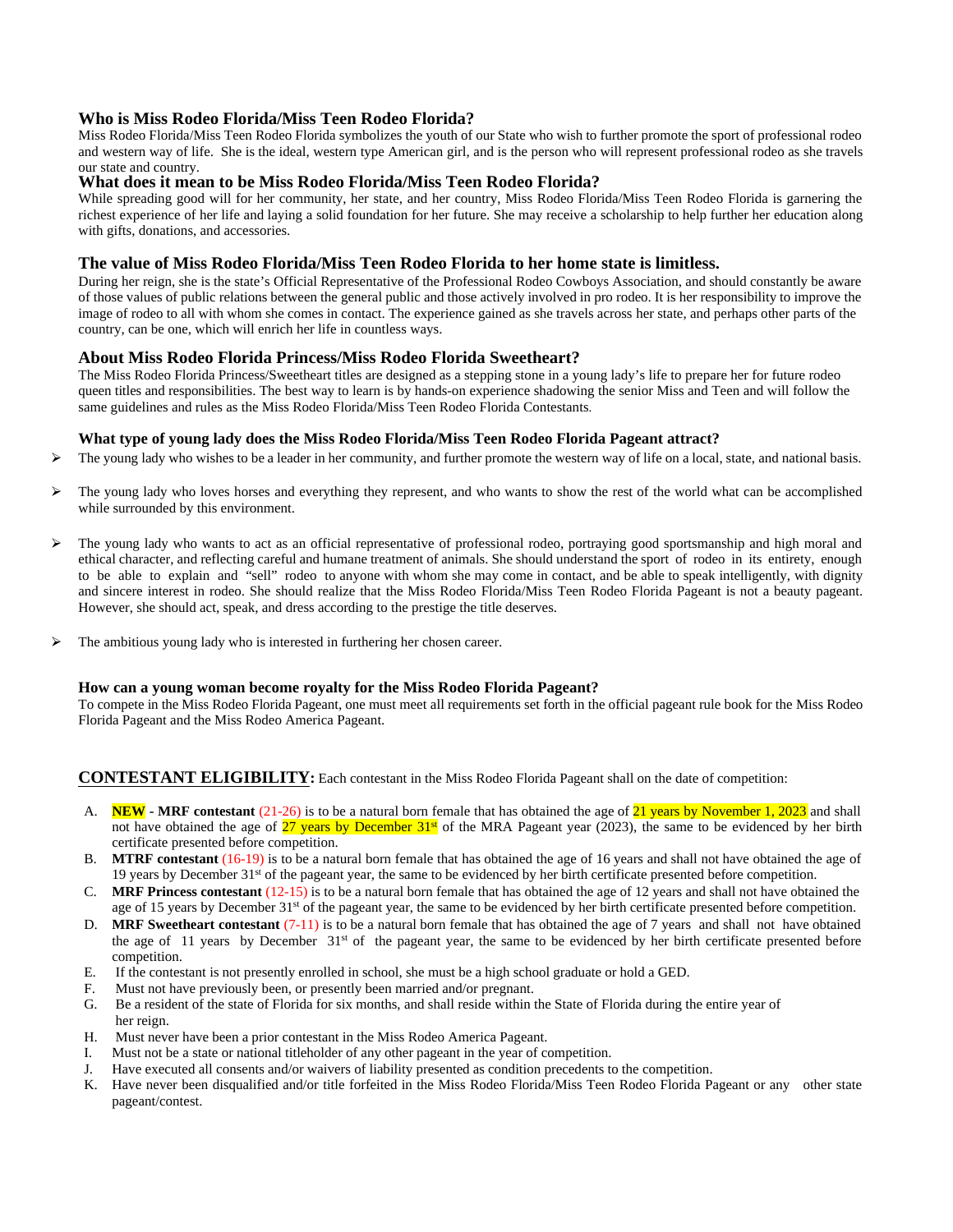- L. There is no limit to the number of times an individual can compete in the Miss Rodeo Florida/Miss Teen Rodeo Florida Pageant as long as the contestant meets eligibility requirements. MRF Association has the right to deny an application.
- M. Must abide by all rules and regulations of the Miss Rodeo Florida/Miss Teen Rodeo Florida Pageant.
- N. Must never have been convicted or pled no contest to a felony charge.

*Any contestant not meeting the qualifications set forth above shall be denied the right to compete in the Miss Rodeo Florida Pageant. The Miss Rodeo Florida Association has the final say and right to deny an applicant to compete.*

#### **RULES OF CONDUCT:**

- **A.** Contestants must conduct themselves in a proper lady-like manner and portray high moral standards at all times.
- **B.** Contestants will not be permitted to drink alcoholic beverages, use illegal narcotics, paraphernalia, tobacco products, or use foul language at any time during the pageant.
- **C.** Contestants, or any individual related to a contestant, must not approach Judges with the intent to influence or harass.
- **D.** Contestants will not be allowed to carry or use cell phones until the completion of the pageant.
- **E.** Upon commencement of the pageant, contestants will be under the jurisdiction of the MRFA, Inc. Parents and Friends are encouraged to attend pageant activities, but will not be allowed to visit with contestants in their rooms. Any items to be given to the contestants should go through the front desk or chaperones.
- **F.** Contestant and her family and friends are expected to display the highest degree of sportsmanship during the pageant and particularly following the Coronation Ceremony.
- **G.** Contestants will be well prepared, groomed, dressed appropriately and on time for all activities.
- **H.** Contestants will not accept coaching, prompting or assistance of any kind from family or friends during competition.
- **I.** Contestants will not leave pageant facility/property at any time during the pageant, unless being escorted by a chaperone or MRFA, Inc. official.

*Failure to abide by these Rules of Conduct may result in disqualification from the competition. Any and all illegal activity will be reported immediately to authorities.*

#### **LOSS OF TITLE AND BENEFITS**:

- ⮚ Subsequent to the Miss Rodeo Florida Pageant, any person being awarded the title of Miss Rodeo Florida/Miss Teen Rodeo Florida, and/or otherwise becoming the successor thereto, shall not;
- ⮚ Become publicly engaged, married and/or pregnant at any time prior to or during her reign.
- $\triangleright$  Be charged with and/or determined to have committed any crime of moral turpitude.
- $\triangleright$  Compete in and/or otherwise participate in any other beauty and/or talent contest, pageant and/or activity.
- $\triangleright$  Solicit, negotiate, or contract with any third person for appearances, photographs, interview, sponsorship, and/or endorsement, during the year of her reign without the express permission of the MRFA, Inc. and its Board.

*Upon the occurrence of any of the above events, the title of Miss Rodeo Florida/Miss Teen Rodeo Florida together with any and all*  benefits derived by such person, shall be forfeited, and awarded to the next qualified runner-up. If such is discovered after her reign, the *winner may be liable for repayment of any cash or awards she may have received during her reign.*

#### **JUDGES;**

- 1. There should be three to five judges depending on the number of contestants and is at the discretion of the MRFA, Inc.
- 2. Judges will score all categories of the Pageant. All scores will be totaled for each contestant each time they are judged.
- 3. Should a judge become incapacitated during the pageant, judging will continue with remaining judges, for the remainder of the pageant or until the incapacitated judge can resume.
- 4. Judges are selected for their expertise in all fields of the competition. They should all have an awareness of correct western dress, they should be knowledgeable about the sport of professional rodeo, and they should be experienced western-type horsemen and horsewomen who are accustomed to judging horse events.

#### **JUDGING GUIDELINES:**

All Contestants will be judged in the following categories: Personality, Appearance, Personal Interviews, Modeling, Impromptu Questions (Rodeo/Personality/Current Events), Most Photogenic and a Speech. Miss/Teen have further judged categories: Written Test, Horsemanship Interview, Horsemanship Riding Competition and the salesmanship of their live auction item. Most Photogenic and Miss Congeniality are chosen, not scored, and does not count toward contestants overall score.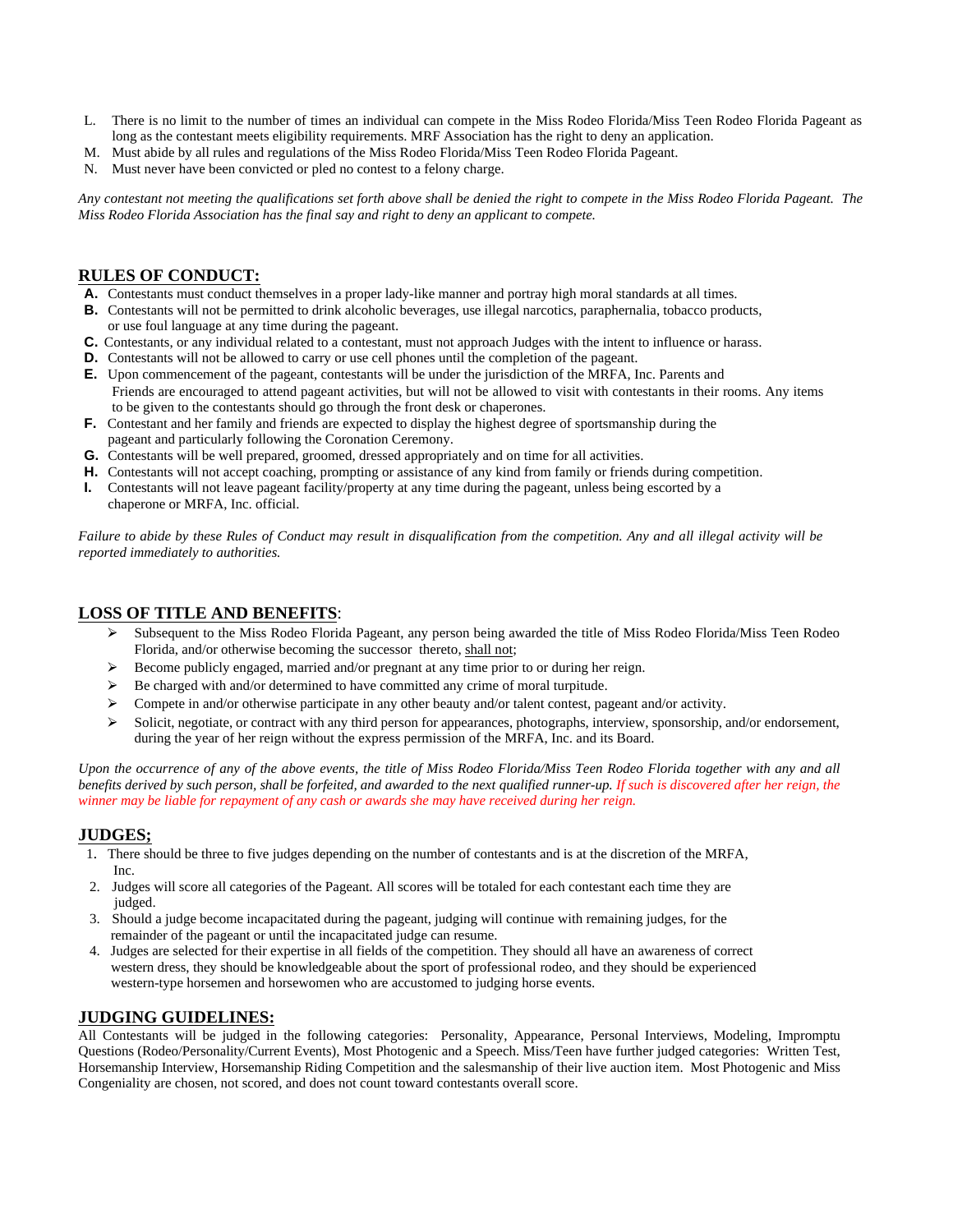#### **JUDGED EVENTS:**

- **Most Photogenic: All Contestants:** The judges will score the required color 8 x 10 vertical, head and shoulder professional indoor photograph submitted by each contestant, to determine the winner of this category. Contestants must submit (**1**)-color 8x10 and (**4**)- color 5x7's, Indoor photo by Professional Photographer, All same pose, Solid Background, head/shoulder shot, wearing Western Wear to include Western Hat. No outside photos, Tiaras or crowns may be worn. (No hard or stiff backing on photographs and all photographs become the property of the MRF/MTRF Pageant AND WILL NOT BE RETURNED TO CONTESTANT). This honor award score is not added into the contestants' final score.
- **Personal Interviews: All Contestants** will be interviewed privately. Judges choose topics which may include: pageant information, past queen alumni, rodeo knowledge, and information on application, and local/state knowledge. There will be 2 Current Event Questions asked of each contestant. Question scores will be added into the final score.
- **Modeling: All Contestants** will participate in two events where the contestant may create their own modeling "T" pattern. Modeling is a scored area.
- **Impromptu Questions:** All **Contestants** will be asked questions during pageant functions which may relate to the sport of professional rodeo, equine science, personality types and/or current events.
- Written Test: MRF/MTRF: A written test will be given to MRF/MTRF contestants. The test may include but is not limited to aspects of your State, Rodeo, Horsemanship, Equine Science, Current Rodeo Events, Alumni for MRF, Miss Rodeo America, etc. This test is worth 100 points. The results of the test will be added into the contestants' final score.
- **Live Auction Item: (MRF/MTRF** only) contestants are required to bring a live auction item and will be judged on how they present and sell their item at the live auction during Saturday evenings fashion show. **Princess/Sweetheart:** Contestant is required to bring a silent auction item that will help the Scholarship Program.
- **State Speech: Each MRF/MTRF** contestants are required to give a (2) two-minute speech on —The state of Florida or any aspect of Florida. The contestant with the highest total score in the speech competition will be recognized with a special award and points given on the final score. **Princess/Sweetheart:** Contestants are required to give a no more than (1) minute speech on: "Why they would like to be Miss Rodeo Florida Princess/Sweetheart".
- **Horsemanship: MRF/MTRF**: There will be two go-rounds of the horsemanship competition. Please see below, page 5, description of the event. All horses entering the Equestrian Facility grounds are required to have a current health inspection and **Coggins test. There will be no do-overs unless requested by the judges.<br>Horsemanship Interview: MRF/MTRF:** Judges choose topics which
- **Judges** choose topics which may include: professional rodeo, horsemanship, knowledge of tack, horse care, feeding, diseases, anatomy, etc.; knowledge of professional rodeo, its history, organization, rodeo terminology or vernacularly, explanation of standard events, awareness of PRCA and the WPRA/PWRA championship standings, and goings-on in the pro rodeo world. (Excellent sources of information are available from: PRCA, 101 Pro Rodeo Drive, Colorado Springs, CO 80919; WPRA, 1235 Lake Plaza Drive Suite 134, Colorado Springs, CO 80906).

#### **SCORING:**

- 1. The contestant receiving the highest grand total score, IN EACH OF THEIR TITLE GROUPS, for the competition shall be crowned Miss Rodeo Florida/Miss Teen Rodeo Florida. The contestant receiving the second highest grand total shall be first runner-up. There shall be no other runner-up categories announced for the MRF/MTRF division. The contestant scoring the highest grand total score for the Miss Rodeo Florida Princess and Miss Rodeo Florida Sweetheart competition shall be crowned Miss Rodeo Florida Princess and Miss Rodeo Florida Sweetheart respectively. There are no runner up titles awarded for Princess or Sweetheart.
- 2. Judge #1s score will break the tie for category winners, Appearance, Personality, Speech and Horsemanship. If a tie still remains, Judge #2s score will be used . . . and so on until the tie is broken. A tie for Miss Congeniality will be broken by the second balloting by contestants. A tie for Miss Rodeo Florida/Miss Teen Rodeo Florida and runners-up will be broken by the horsemanship scores; the contestant with the highest score in horsemanship will receive the higher ranking.

#### **Judge's Score Sheets:**

Each judge will place his/her score sheets in a manila envelope, seal the envelope, and sign his/her name across the flap. The judge's chaperone will collect the score sheets after each scored section and keep them safe until such time as the accountants can retrieve them and tabulate them in private. At the end of the pageant, Judge #1 will meet with the Accountants and bring the three judges summary sheets to verify the scores are correct.

#### **PAGEANT DIVISIONS:**

- **A. APPEARANCE**: The purpose of this judged division is to select the young lady who rates highest in:
- 1. **Attractiveness**
- 2. **Grooming:** to include neatness and cleanliness in every detail, such as complexion, hands, fingernails, hair, hat, boots, and other apparel. Meticulous care in general grooming is essential for a young lady to be considered as Miss Rodeo Florida royalty.
- 3. **Photogenic Quality:** Judges will have (1-8x10) (4-5x7's) a head and shoulder picture to study of each contestant. A young lady's strength of character and personality are reflected strongly in her wholesome appearance.
- 4. **Poise and Posture**: Lady-like behavior in every situation.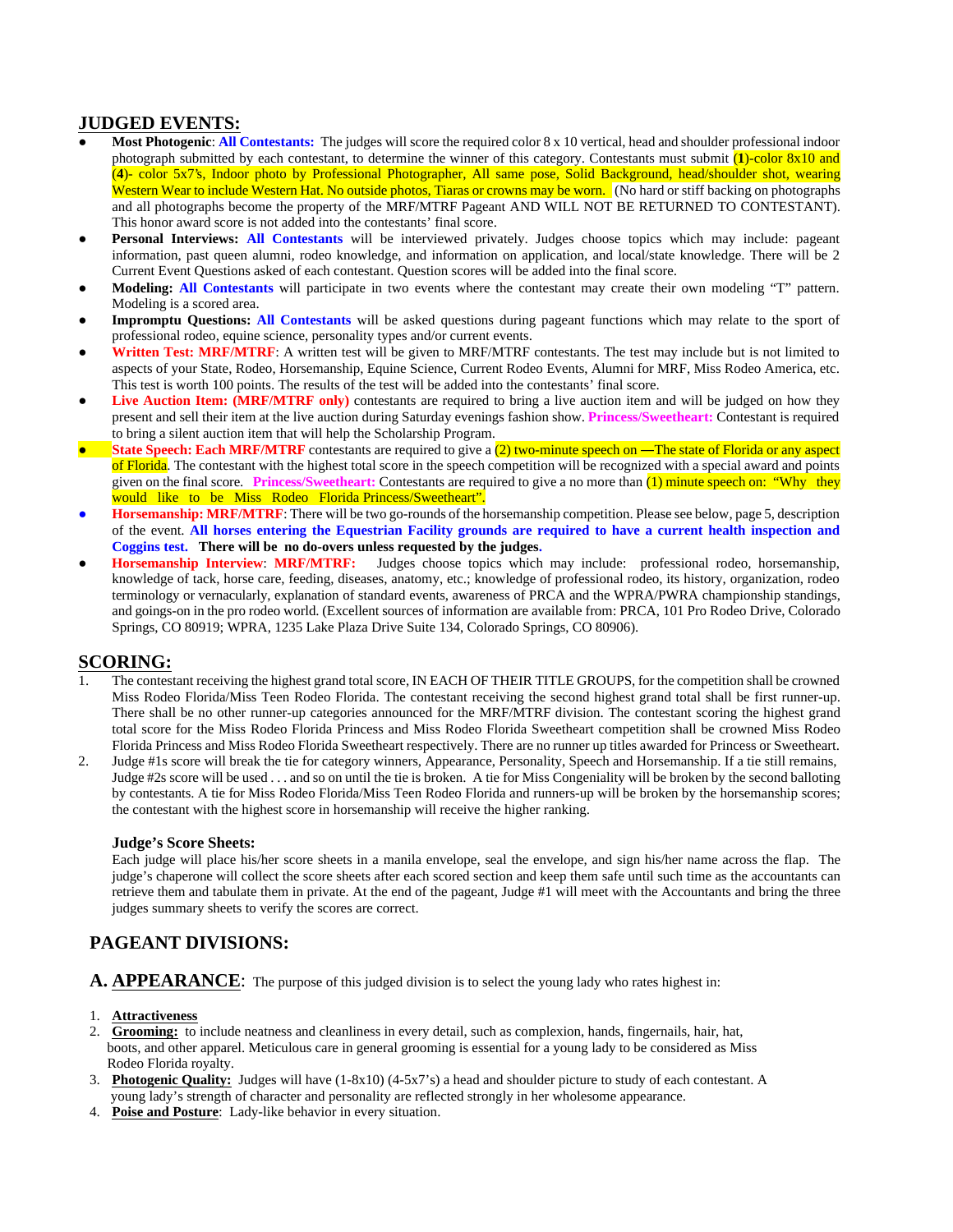- 5. **Knowledge of Proper Western Attire:** Contestants should be aware of what is fashionable western dress, with particular attention given to color coordination (contestants should know how the use of various color combinations can enhance appearance and eye appeal). Judges will be observing how a contestant's clothes fit and suit her form and personality.
- 6. **Contestants are expected to appear in:** Full western attire, at all times, unless otherwise specified. All outfits should include western hat, boots, and belt. Hat shapes are looked at so go to someone knowledgeable to fit your face.
- 7. It is mandatory that contestants wear **WRANGLER® pant products** whenever they are in pants.
- 8. **Dresses, skirts, and blouses** should reflect a western image. Dresses must be Knee/Tea or Floor Length. Garments and accessories must exhibit a western image.
- 9. It is not necessary to invest in an excessive amount of expensive clothing. Judges will be looking for versatility and imagination displayed by the contestants.
- 10. Contestants should be knowledgeable on current trends in western wear manufacturing.

**B. HORSEMANSHIP**: the purpose of this division is to select the young lady who rates highest in:

- 1. **Horsemanship: Control** of the horse and the way the contestant handles each situation that may occur.
- 2. **Balance**: Ability to sit steady in a saddle.
- 3. **Positions**: of hands, feet, and seat.
- 4. **Mounting and dismounting**. Form and gracefulness.
- 5. **Understanding and skill** of the contestant will be judged and not the horse.

6. **MRF/MTRF**: There will be **two go-rounds** of the horsemanship competition. **MRF contestants** will draw from provided stock horses for both rounds. **MTRF** will provide their own mount and tack and will not switch during competition. Teens horses may not be brought onto the McCormick property until 1:00pm on September 9th and may not have the use of their stalls during the competition so be prepared to tie up to your rigs. **Round One** will be rail work, with a flag run presented at the end of this judging event. **Round Two** will use one of the three patterns as included in this book, will include a dismount and mount, and will end with a queens run. The Judges will draw the pattern used and you will be advised at Orientation. At the discretion of the Judges, patterns may be altered. Any changes and/or alterations to the horsemanship patterns will be announced to the contestants before the horsemanship competition begins. There will be no do-overs unless requested by the judges. The patterns will be demonstrated by the reigning Miss Rodeo Florida/Miss Teen Rodeo Florida. **All horses entering the Equestrian Facility grounds are required to have a current health inspection and Coggins test.**

7. **Horse and tack:**. **MRF contestants** will draw from provided stock horses for both rounds. Those horses will have tack already on them and staff will help you fit your stirrups**. MTRF** will provide their own mount and will provide their own tack. As in rodeo, contestants will draw for the order in which she competes.

8. **No Stalls for horses:** McCormick Research Institute's barns are full with Business Horses and horses Boarded for training. They will not have stalls available for your horses at this event. We are working on locating a local place to help.

9. **Injury or illness**: which will not allow a horse to work, will require veterinarian certification and will then be reported to the horsemanship director who will determine whether the horse can be taken from the grounds and another horse approved for the contestant. **For safety reasons, studs will not be allowed.**

10. **Restrictions:** MRF/MTRF - There will NOT be any parents, relatives, friends, boyfriends, trainers, and etc. allowed in the horsemanship area during the competition. Also, there will be No One on and/or warming up the contestants' horses. If so, contestant will be disqualified. (Lunging the horse is allowed)

11. **Dress for horsemanship, MRF/MTRF only** - Wrangler® pant product of your choice, solid colored long sleeved western shirt, any color /unembellished. Shirt must be tucked in. Western boots and cowboy hat. No vests or jackets. All riding attire should be neat and fit properly. Minimum jewelry should be worn. Showmanship should be considered, since a contestant's personality does project from horseback to the audience and judges. No Chaps.

12. **Spurs:** Teen Contestants will be allowed the use of spurs during horsemanship on their own horse. Spurs will not be allowed on draw horses. (FYI, Spurs are not allowed in the MRA Pageant.)

**C. PERSONALITY**: the purpose of this division is to select the young lady who rates highest in:

- 1. **Intelligence**: Good common sense.
- 2. **Education**; Ability to speak about rodeo and other areas, with special emphasis on grammar and enunciation.
- 3. **Attractiveness:** not necessarily to mean beauty in this sense, but rather should note whether the contestant radiates self-confidence without making an issue out of it. To include the contestants' style of attire, overall appearance, magnetism and eye appeal.
- 4. **Personality Reflections:** Conversational ability. She should show maturity, high moral standards, sincerity, and integrity.
- 5. **Genuine interest in other people:** in the pageant and in rodeo, and a noticeable consideration for others.
- 6. **Self-projection**: Ability to project one's personality, whether it is from horseback in an arena, on television, or before an audience. Also, to be considered are a sense of humor, showmanship, ambition, desire and enthusiasm.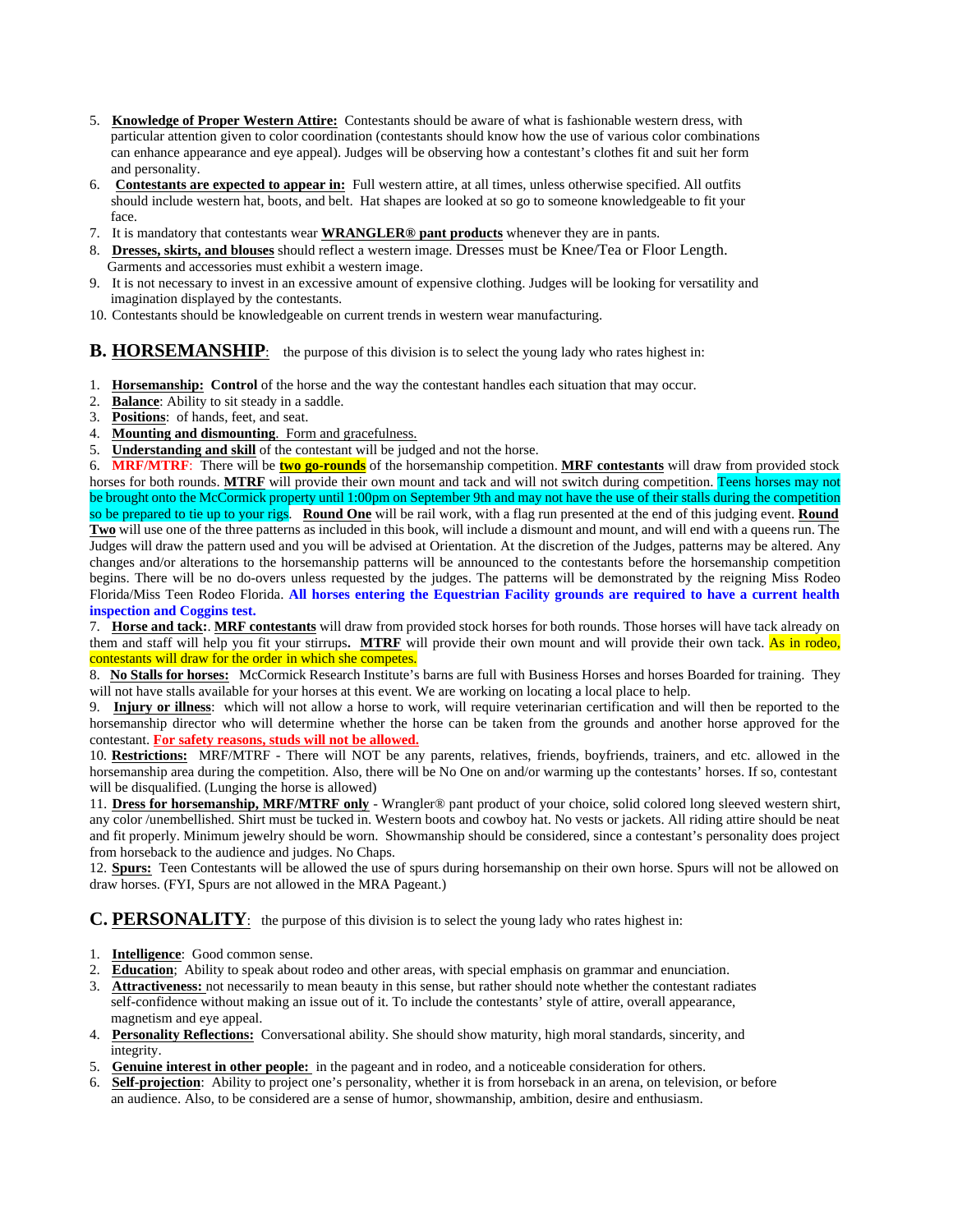- 7. **Happy outlook** on life in general.
- 8. **Promptness** in keeping pageant schedule.
- 9. **Public Appearances** includes public appearances of contestants; giving them an opportunity to speak to an audience with facts and interesting information about their hometown, and/or their state. These appearances may be made at western fashion shows, civic group luncheon programs, evening meetings, banquets, etc. Contestants will be expected to answer questions in at least one of their public appearances, with these questions prepared in advance and drawn by the contestant or a MRF/MTRF pageant official. Some possible subjects include; rodeo terms to define, rodeo events to explain, extemporaneous questions, all of which require the contestant to think on her feet, and show maturity, intelligence, wisdom and imagination.
- 10. Judges will be provided a copy of the pageant application and photo in advance of the pageant.

#### **Miss Rodeo Florida Pageant Requirements**

1. **Entry Fees: Miss Rodeo Florida (Ages 21-26) - are** \$250, **Miss Teen Rodeo Florida (Ages 16-19)**- are \$200, **MRF Princess (Ages 12-15)** – are \$150 and **MRF Sweetheart (Ages 7-11)-** are \$150. Entry fee includes the hotel accommodations for MRF contestants. For valid entry, each application must be accompanied by proof of birth (birth certificate or baptismal certificate) signed back page of the Hold Harmless Agreement and photographs 1-8x10 and 4- 5x7's. Checks must be made out to the MRFA, Inc. All documentation, photographs and FEES must be included in the application and must be postmarked by **July 31, 2022** or not valid.

2. **Chaperones:** The MRF contestants will be under the supervision of the MRF Assoc., Inc., and Pageant Chaperone(s) from the time they arrive until they are signed out by Pageant Officials. The chaperones will escort the MRF contestants from the hotel and the other contestants while on pageant property to and from all functions during the pageant. Chaperones duties of which will consist of making certain the contestant's schedules and other responsibilities are met. The number of chaperones will depend on the number of contestants – a suggested guideline is one chaperone to every five contestants, with one head chaperone having full responsibility. The Teen, Princess and Sweetheart contestants will follow the same schedule as the participants in the older divisions. They will check-in and depart just as the Miss contestants but they will be under the supervision of their parents when not competing or on pageant property. Parents are responsible for transporting their daughters to functions and for getting them there on time. While competing, ALL contestants will be seated together and supervised by the Chaperones and some of the pageant committee. However, parents are asked not to approach their daughters until authorized by pageant personnel. We want to be as organized as possible. All contact and delivery of needed items, or messages with the MRF contestants will be done through the chaperones. Cell phone numbers will be given out during orientation.

3. **Parents/Relatives**: Parents and relatives of MRF contestants are welcome to attend certain events at which the contestants will be present. However, after pageant begins, contestants cannot communicate with family, friends, or boyfriends unless authorized by the chaperones.

4. **Transportation**: All transportation needs for MRF contestants to functions shall be provided. Transport of Teen/Princess/Sweethearts will be the responsibility of the parents.

5. **Horsemanship:** MRF/MTRF contestants - There will NOT be any parents, relatives, friends, boyfriends, trainers, etc. allowed in the horsemanship area or arena during the competition. Also there will be NO one on and/or warming up the contestants' horses. If so, the contestant will be disqualified.

6. **Video recording and photography equipment are** allowed at the Pageant functions, unless directed otherwise by pageant officials.

7. **Judging will take precedence over all pageant activities**, beginning at the Orientation meeting for the contestants and continuing throughout the pageant.

8. **All Contestants will be required to stay together** for the duration of the pageant unless there is cause for emergency release. Contestants must receive approval from MRFA, Inc. officials before departure.

#### **Dress Code for Pageant Events:**

**Photogenic:** Outfit of your choice,  $8x10$  color head-and-shoulders photo. Pictures must include western hat, western styled outfit, belt and boots (NO tiara, crown or banner).

**Friday - Check In /Orientation/ MRF/MTRF** –*Horsemanship Interview outfit:* Wrangler® pant product of your choice, solid, any color, long sleeve western shirt, unembellished, must be tucked in. Cowboy hat, belt, cowboy boots. **Vests or jackets are optional.**/ **Princess/Sweetheart:** Wrangler pant product of your choice, western shirt with long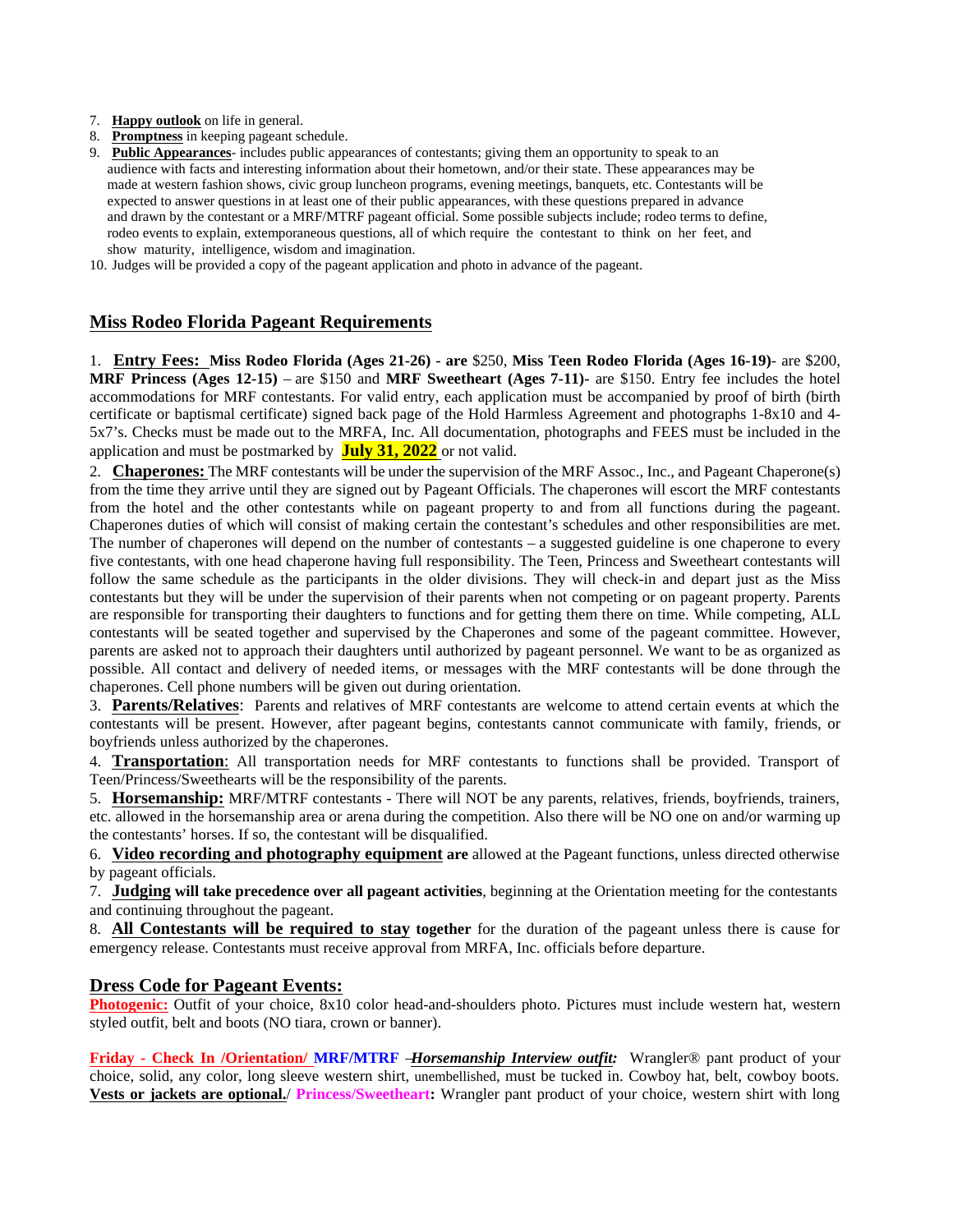sleeves, any color/can be embellished, Western Hat/Belt/Boots. Even though you are not being judged, judges will still see you at lunch.

**Saturday Breakfast / Personal Interviews / Rehearsal / Lunch: MRF/MTRF -** Wrangler® pant product of your choice, any color, long sleeve western shirt, may be embellished, must be tucked in. Cowboy hat, belt, cowboy boots. **Vests or jackets are optional. Princess/Sweetheart** Wrangler pant product, long sleeved western shirt, tucked in. Western Hat/Belt/Boots.

**Horsemanship Interview: MRF/MTRF** –Wrangler® pant product of your choice, solid, any color, long sleeve western shirt, unembellished, must be tucked in. Cowboy hat, belt, cowboy boots. **Vests or jackets are optional and may be embellished.**

**Horsemanship:** Wrangler® pant product of your choice, solid, any color, long sleeve western shirt, unembellished, must be tucked in. Western boots and cowboy hat. No vests or jackets. Same outfit as interview minus vest or jacket. All riding attire should be neat and fit properly. Minimum jewelry should be worn. Showmanship should be considered, since a contestant's personality does project from horseback to the audience and judges. No Chaps or spurs unless Teen contestant on personally owned horse..

**Saturday Fashion Show Dinner: MRF/MTRF**/ **Princess/Sweetheart:** Western long dress/skirt/blouse/vest and/or jacket combo. Dresses must be Knee/Tea or Floor Length. Hat, belt, boots. All may be embellished.

**Sunday Coronation: MRF/MTRF**/ **Princess/Sweetheart:** Wrangler pant product of your choice, long sleeved western or arena sparkly type shirt, Cowboy Hat/Belt/Boots. **Vests or jackets are optional and all may be embellished.**

#### **AWARDS PRESENTATION:**

1. **MRF/MTRF**/ **Princess/Sweetheart: all contestants -** will wear the same dress outfit as the Saturday Fashion Show. 2. **All contestants MUST attend the Awards Presentation.**Should a contestant not attend, she will automatically forfeit her award and/or scholarship. *All Prize Packages will not be taken at the pageant and will be given at time of contract signing. Date and time TBA.*

*1. Wrangler pant product means any fabric or style of pant that is manufactured by Wrangler®. 2. Out of respect for the current Miss Rodeo Florida royalty, no crowns are to be worn. 3. Consult the MRF Pageant Director or National Director for any questions on "Full Western Attire."*

#### **Pageant Winners:**

1. All four Queens and the MRF/MTRF First Runner Ups of the Miss Rodeo Florida Association, Inc., pageants will be required to sign a contract between herself and Miss Rodeo Florida Assoc., Inc. at a later date designated by the MRFA. *All Prize Packages will not be taken at the pageant and will be given at time of contract signing.*

2. Must provide MRFA, Inc. with, but not limited to: Valid Driver's License, Proof of Insurance for vehicle and Health Insurance.

3. MRF/ MTRF/ Miss Rodeo Florida Princess/Sweetheart reign will begin on January 1, directly following the pageant and will end on December 31 of the same year. (MRF will take possession of crown, travel chaps, etc. on or before January 1st).

4. Florida is eligible to send one contestant only to the national pageant, with approval by the Miss Rodeo America, Inc.

5. The winner of the MRF pageant will be required to compete in the Miss Rodeo America Pageant in the year of her reign.

6. No future contestant (Lady-In-Waiting) in the Miss Rodeo America Pageant shall be allowed to attend any official function of MRAI (ex: MRA Board/National Director and/or Nat'l advisory meetings, etc.) They will be allowed to attend only those activities open to parents and the general public.

7. **Miss Rodeo America Pageant** – MRF-Lady in Waiting is required to attend the MRA Pageant in Las Vegas, Nevada during the same year after her pageant. She will be required to pay her own transportation, lodging, tickets to the MRA functions, as well as any personal expenses. She will not be allowed to wear her banner or crown during MRAI events.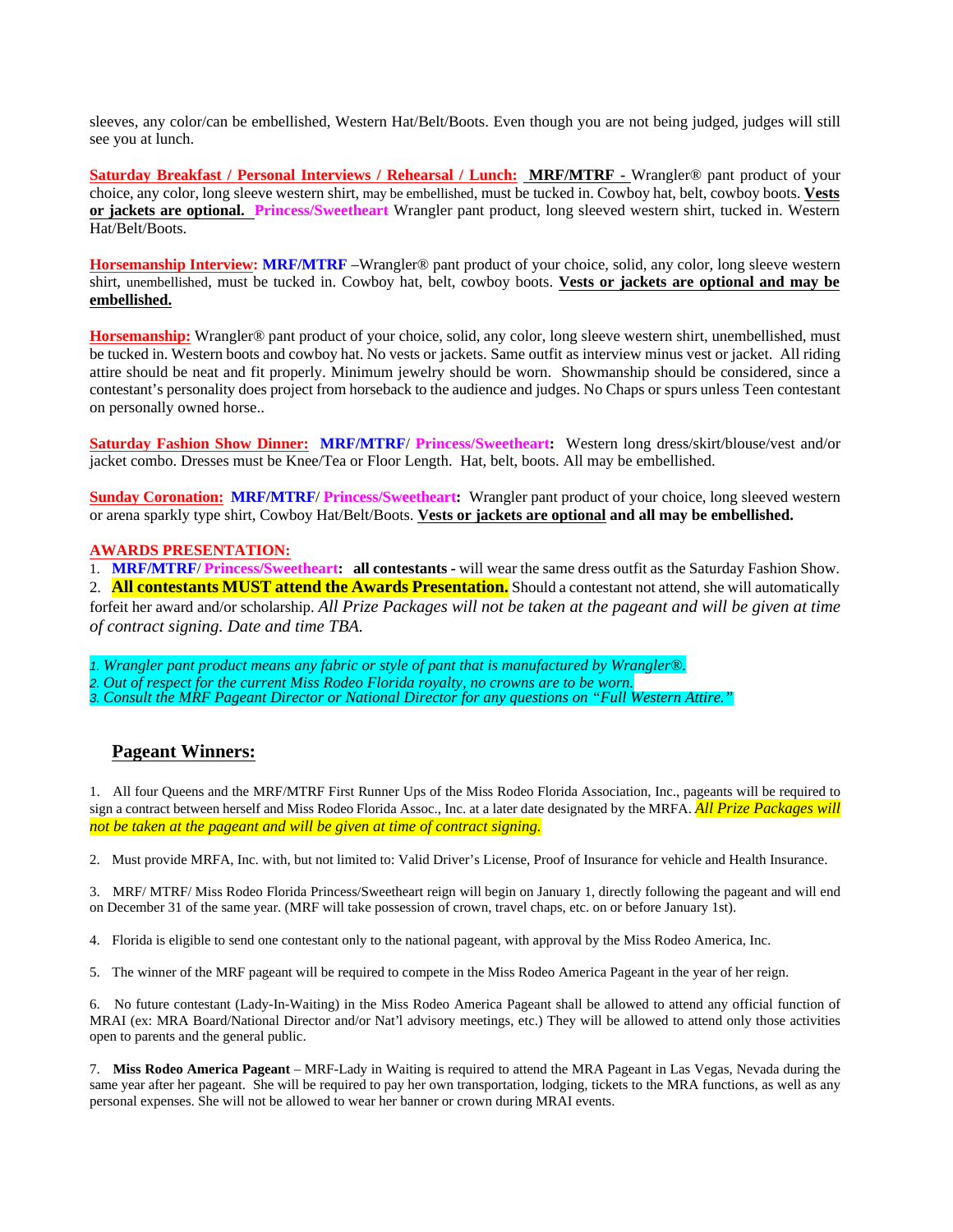The MRF/MTRF girls must know all 3 horsemanship patterns. The judges will select the pattern and announce it at Orientation when the girls draw for position.



- Horsemanship Pattern 1:<br>1. Do extended jog along side of arena, then to center
- 2. Begin lope at center of arena and lope left circle on left lead
- 3. Change leads at center of arena and lope right circle on right lead
- 4. Change leads and continue loping around end of arena
- 5. Once on the straight, increase speed and continue around end of arena
- 6. Stop and back
- 7. The MRAI Judges Committee reserves the right to make alterations and/or additions to this pattern.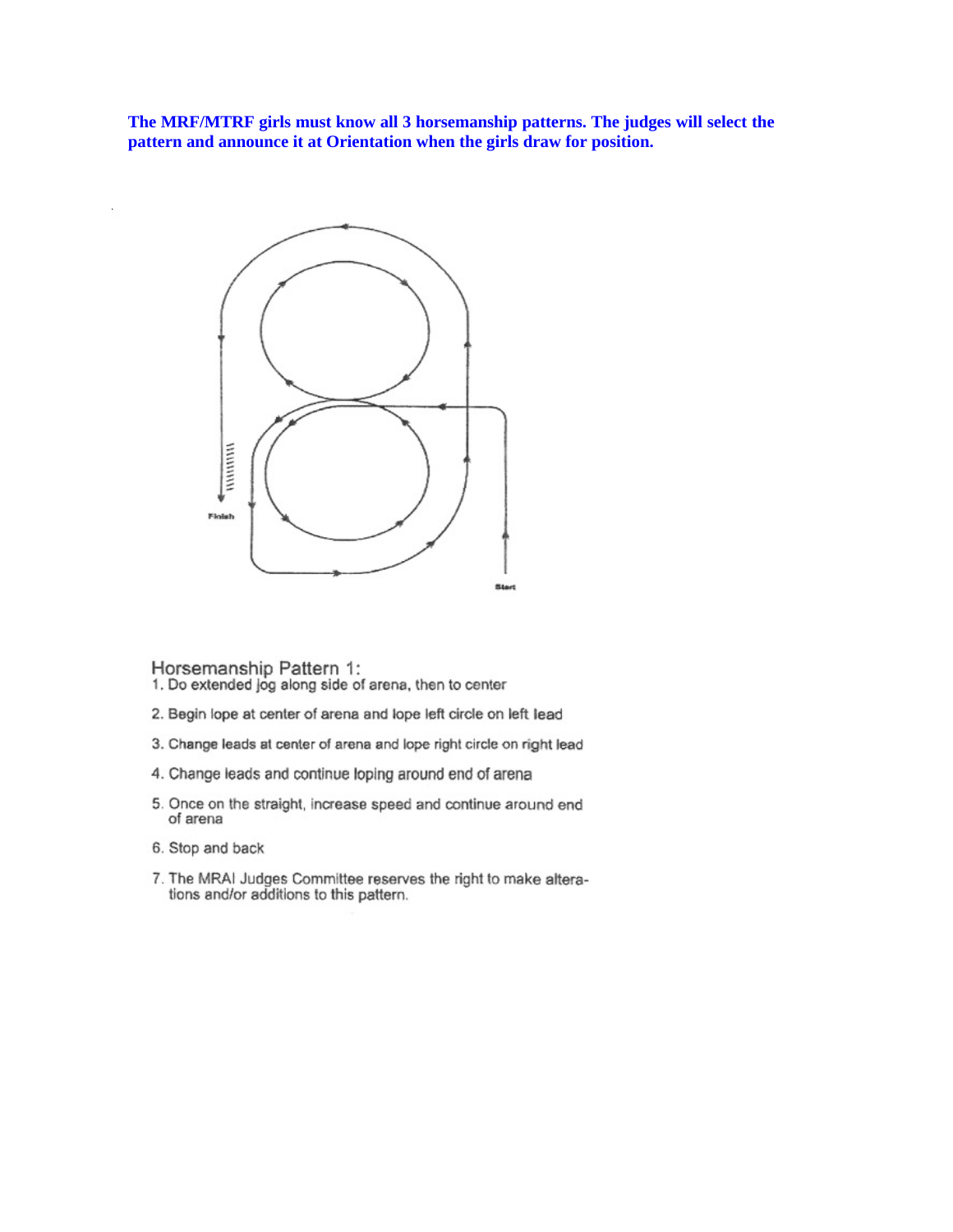



1. Circle the arena, on the left lead, at an extended lope.

2. Guide left and lope down the center of the arena with moderate speed.

3. Pass the center of the arena, stop and back to the center.

4. Execute a 3/4 turn to the right and lope a circle, to the right, with moderate speed.

5. Change leads and lope a circle, to the left, with moderate speed. After completing the circle, continue loping on the left lead toward the end of the arena.

6. Stop and pause to show completion of pattern.



#### Horsemanship Pattern 3:

1. Circle the arena, on the left lead, at an extended lope.

2. Guide left and lope down the center of the arena with moderate speed.

3. Pass the center of the arena, stop and back to the center.

4. Execute a 3/4 turn to the right and lope a circle, to the right, with moderate speed.

5. Stop in the center, execute a 360 degree turn, to the left. Lope a small slow circle, to the left, followed by a larger, faster circle to the left. At the center of the arena, rate back to the slower speed and continue loping on the left lead toward the end of the arena.

6. Stop and pause to show completion of pattern.